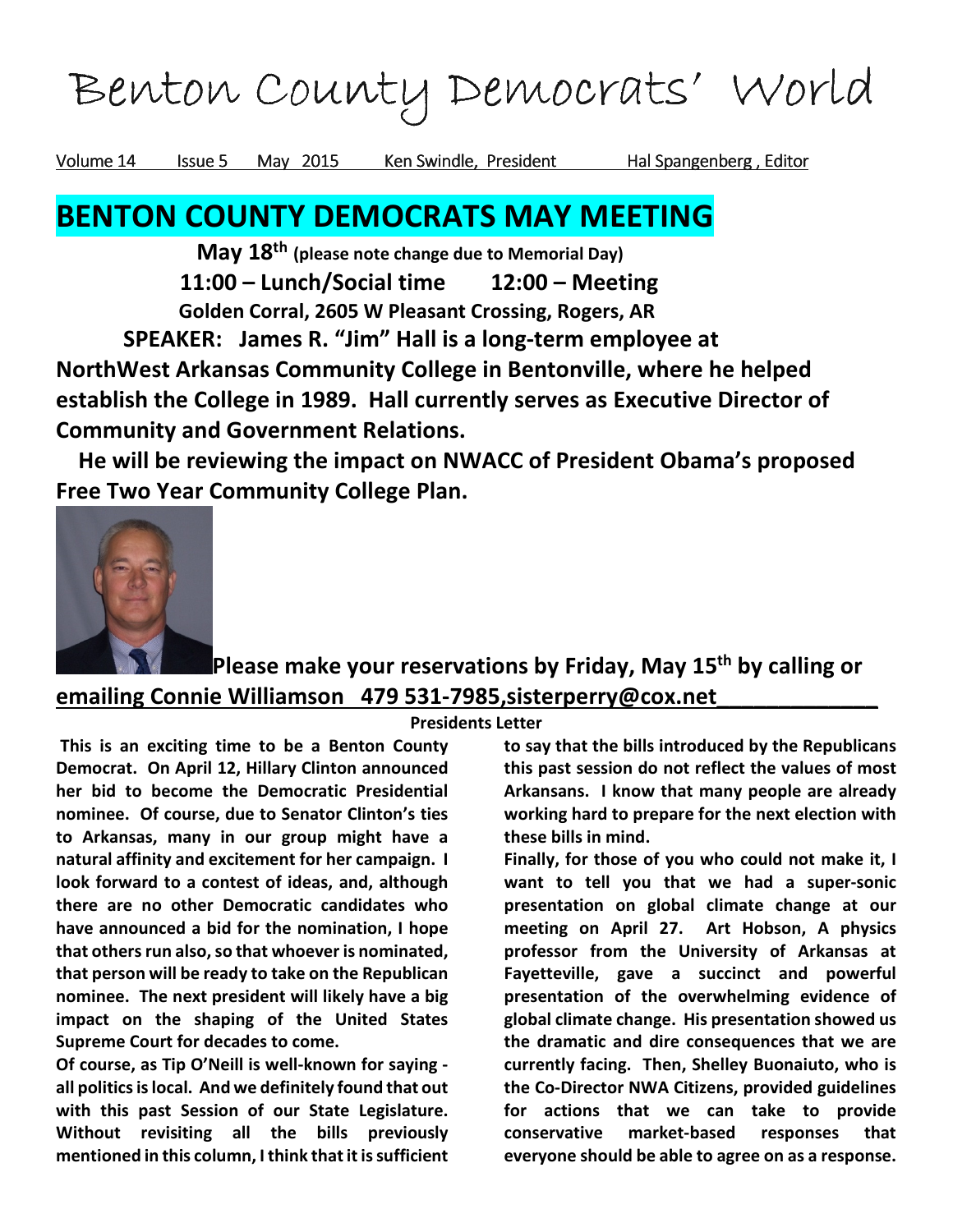I was really excited to see that Ms. Buonaiuto provided opportunities for specific recommendations that we can make to our state legislators. Even though we have Republican legislators representing Benton County, the recommendations made by Ms. Buonaiuto should appeal to the conservative values of those legislators. I hope all of our members take the time to follow up on Ms. Buonaiuto's recommendations and write to their state representative or state senator.

And please remember - all politics is local. If you want to save our planet, start right here.

Ken Swindle, President

Benton County Democrats

#### FLEA FOR ALL

Sunshine, 15 tireless volunteers and lots of boxes of "stuff" is the perfect formula for a successful yard sale. Twenty-seven donors unloaded boxes of their unwanted items and clothing to be sold in the Benton County Democrats Flea For All. The event was held in the parking lot of the old Harp's grocery store at  $13<sup>th</sup>$  & W. Walnut. Items of every description were displayed on the tables. Racks held an array of men's, women's, and children's clothing and accessories.

Customers arrived in a steady flow from 8:00am till 6:00pm both Friday and Saturday. All seemed very happy with the treasurers they found in others unwanted "stuff".

The unsold items were given to the NWA Women's Shelter. The volunteers closed the event sunburned and tired but with smiles on their faces reflecting the results of the sales. We had projected \$1100 gross sales, but ended with \$1697.48 net sales. Thank you to all volunteers and donors for your generous contributions.

#### \_\_\_\_\_\_\_\_\_\_\_\_\_Karen Smenner\_\_\_\_\_

#### Monthly Treasurers report

The BC Dems began the month with a total of \$4,969.06 in all accounts.

Income for April was: \$110.00 from member dues \$85.50 from the Blue Bowls

Expenses were: \$56 for the P.O. box rent

We ended the month with a total of \$5,108.566 in all accounts.

The net profit from the May 1-2 Flea for All fundraiser was \$1,697.48. The BC Dems began the month with a total of \$4,969.06 in all accounts.

Income for April was: \$110.00 from member dues \$85.50 from the Blue Bowls

Expenses were: \$56 for the P.O. box rent

We ended the month with a total of \$5,108.566 in all accounts. The net profit from the May 1-2 Flea for All fundraiser was \$1,697.48. Submitted by: Gaye Bland

**Bill Beck has arranged for our next**

**fundraiser movie .** 

The film will be Far from the Madding Crowd. Based on the Thomas Hardy novel, the film tells the story of a headstrong Victorian beauty (Carey Mulligan) who has her choice of three different suitors: a sheep farmer (Matthias Schoenaerts), a dashing soldier (Tom Sturridge) and a prosperous, older bachelor (Michael Sheen).

You can learn more and see trailers at: http://www.foxsearchlight.com/farfromthe maddingcrowd/.